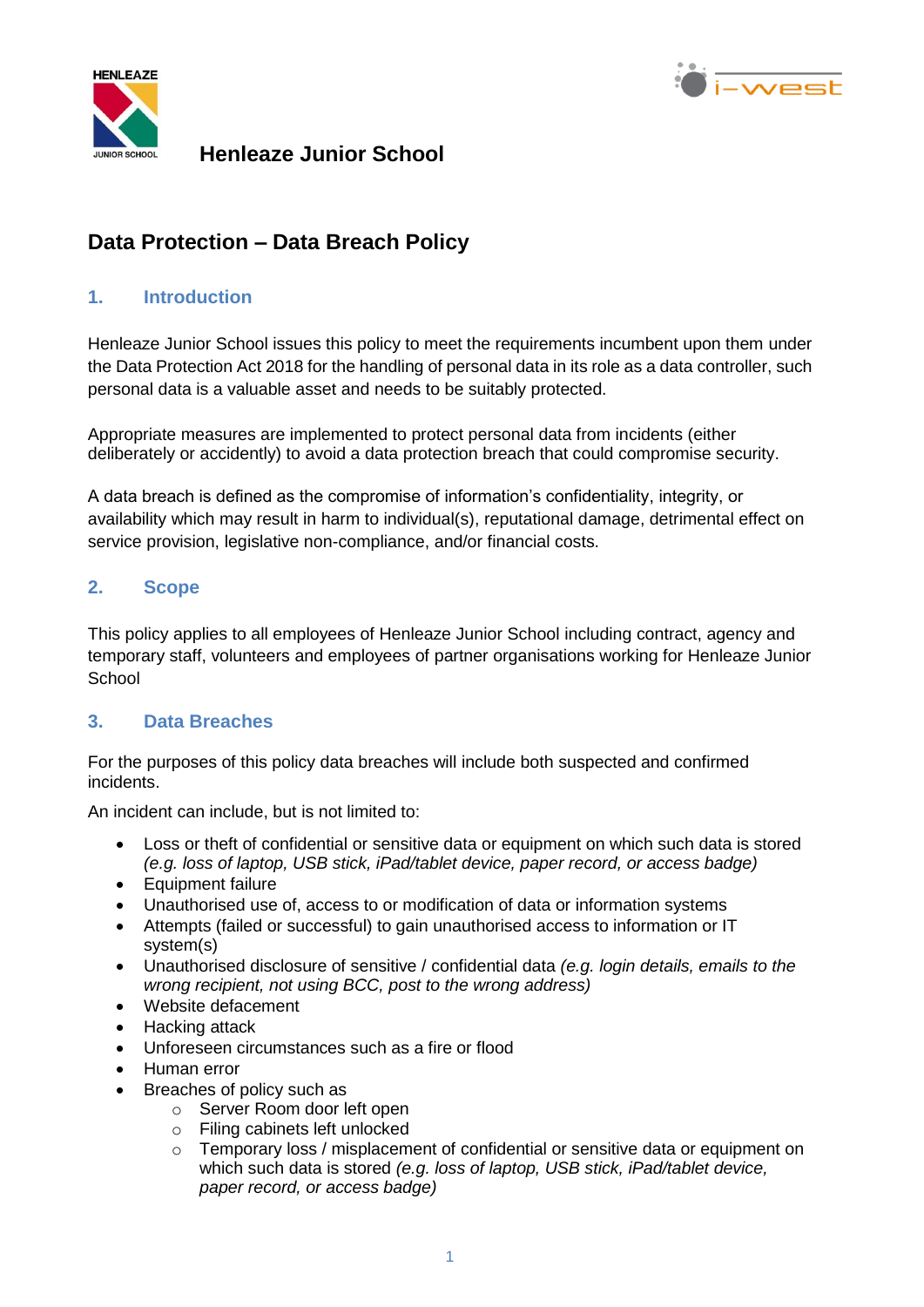Near misses can include, but are not limited to, scenarios such as emails sent to the wrong recipient where a non-delivery report bounces back.

#### **4. Reporting**

The quick response to a suspected or actual data breach is key. All consumers in scope of this policy have a responsibility to report a suspected or actual data breach. If this is discovered or occurs out of hours then this should be reported as soon as practically possible. This should be done through the completion of the reporting form in [Appendix 1,](#page-3-0) which is sent to the School Business Manager who will liaise with its Data Protection Officer (i-west).

#### **5. Security Incident Management (SIM)**

The organisation's lead officer shall complete the following phases of SIM (which are detailed in [Appendix 2\)](#page-4-0) with advice from its Data Protection Officer:

- **a) Preparation** the organisation will understand its environment and be able to access the necessary resources in times of incidents. It will also ensure its staff are aware of how to identify and report breaches
- **b) Identification** the organisation will determine whether there has been a breach, or a near miss, it will also assess the scope of the breach, and the sensitivity on a risk basis.
- **c) Containment & Eradication** the organisation will take immediate appropriate steps to minimise the effect of the breach. It will establish whether there is anything that can be done to recover any losses and limit the damage the breach could cause, and will establish who may need to be notified as part of the initial containment and will inform the police and other enforcement bodies where appropriate.
- **d) Recovery** the organisation will determine the suitable course of action to be taken to ensure a resolution to the incident. This may include re-establishing systems to normal operations, possibly via reinstall or restore from backup.
- **e) Wrap Up / Learning from Experience (LfE)** an assessment will be made on the likely distress on any affected data subjects. This will then form the decision on whether to report this to the regulator (ICO) which must be reported within 72 hours, and to the affected data subjects which must be done without undue delay. The organisation's Communications / Press Team may also be notified to handle any queries and release statements.

A review of existing controls will be undertaken to determine their adequacy, and whether any corrective action should be taken to minimise the risk of similar incidents occurring. The review will consider:

- Whether policy controls are sufficient
- Whether training and awareness can be amended and/or improved
- Where and how personal data is held and where and how it is stored
- Where the biggest risks are apparent and any additional mitigations
- Whether methods of transmission are secure
- Whether any data sharing is necessary

If necessary a report recommending any changes to systems, policies and procedures will be considered by the senior management board. This will include the decision on whether to report to the regulator and affected data subjects.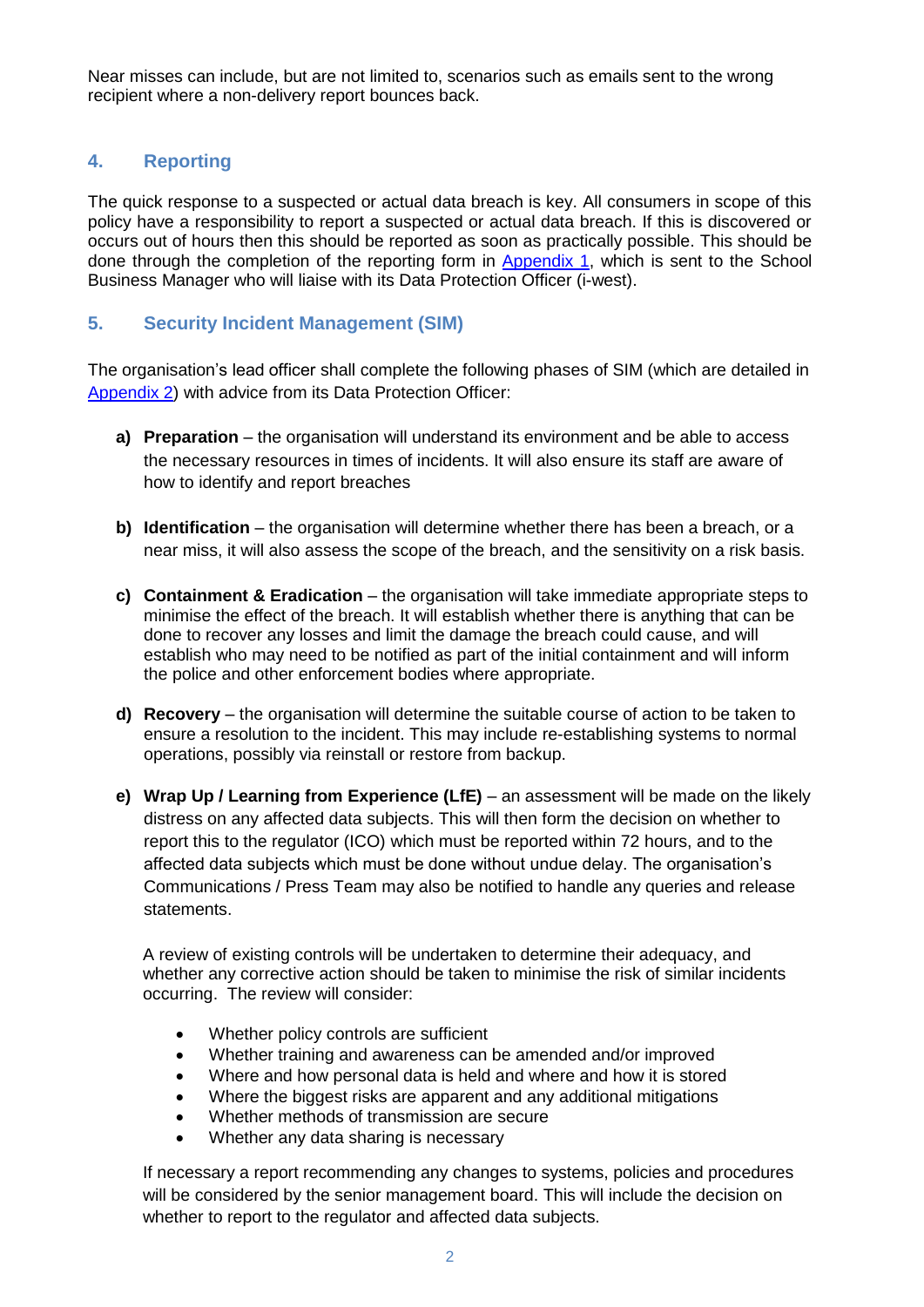Phases (b) to (e) will form part of the investigation process. This process should commence immediately and wherever possible within 24 hours of the breach being discovered or reported.

#### **6. Monitoring and compliance**

Compliance with this policy shall be monitored through a review process. This will be agreed with the Data Protection Officer, and compliance will be reported to the senior management board.

Should it be found that this policy has not been complied with, or if an intentional breach of the policy has taken place, the organisation, in consultation with senior management, shall have full authority to take the immediate steps considered necessary, including disciplinary action.

**Review this Policy upon; Change of Data Protection Officer, Change of Legislation**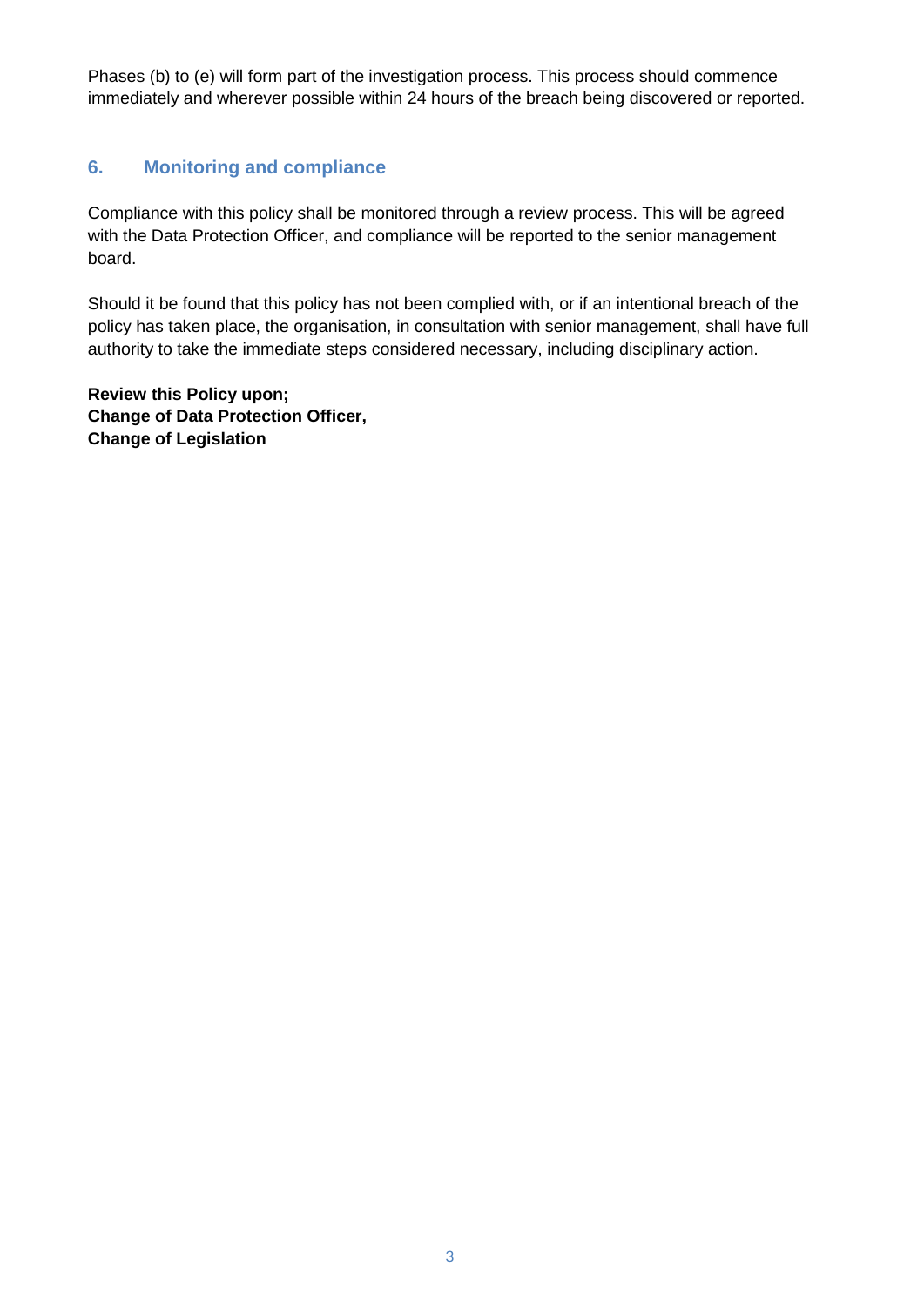# **Appendix 1 – Data Incident Reporting Form**

<span id="page-3-0"></span>

| 1. About the incident                                                                                                                                      |                                                                                                                          |  |  |
|------------------------------------------------------------------------------------------------------------------------------------------------------------|--------------------------------------------------------------------------------------------------------------------------|--|--|
| Date and time of incident                                                                                                                                  |                                                                                                                          |  |  |
| Where did the incident occur?                                                                                                                              |                                                                                                                          |  |  |
| Date (and time where possible) of<br>notification to the organisation                                                                                      | If there was any delay in reporting the incident, please<br>explain why this was                                         |  |  |
| Who notified us of the incident?                                                                                                                           |                                                                                                                          |  |  |
| Describe the incident in as much<br>detail as possible, including dates,<br>what happened, when, how and<br>why?                                           | Include names of staff and data subject(s). Identifying<br>information will be anonymised for any reporting<br>purposes. |  |  |
| 2. Recovery of the data                                                                                                                                    |                                                                                                                          |  |  |
| What have you done to contain the<br>incident?                                                                                                             | eg limiting the initial damage, notifying the police of<br>theft, providing support to affected data subjects            |  |  |
| Please provide details of how you<br>have recovered or attempted to<br>recover the data, and when                                                          | Consider collecting the lost data, rather than relying on<br>an unintended recipient to dispose of it                    |  |  |
| 3. About the affected people (the data subjects)                                                                                                           |                                                                                                                          |  |  |
| How many individuals' data has<br>been disclosed?                                                                                                          |                                                                                                                          |  |  |
| Are the affected individuals aware<br>of the incident, and if so, what was<br>their reaction?                                                              |                                                                                                                          |  |  |
| When and how were they made<br>aware / informed?                                                                                                           |                                                                                                                          |  |  |
| Have any of the affected individuals<br>made a complaint about the<br>incident?                                                                            |                                                                                                                          |  |  |
| Are there any potential<br>consequences and / or adverse<br>effects on the individuals? What<br>steps have been taken / planned to<br>mitigate the effect? |                                                                                                                          |  |  |
| Your name and contact details:                                                                                                                             |                                                                                                                          |  |  |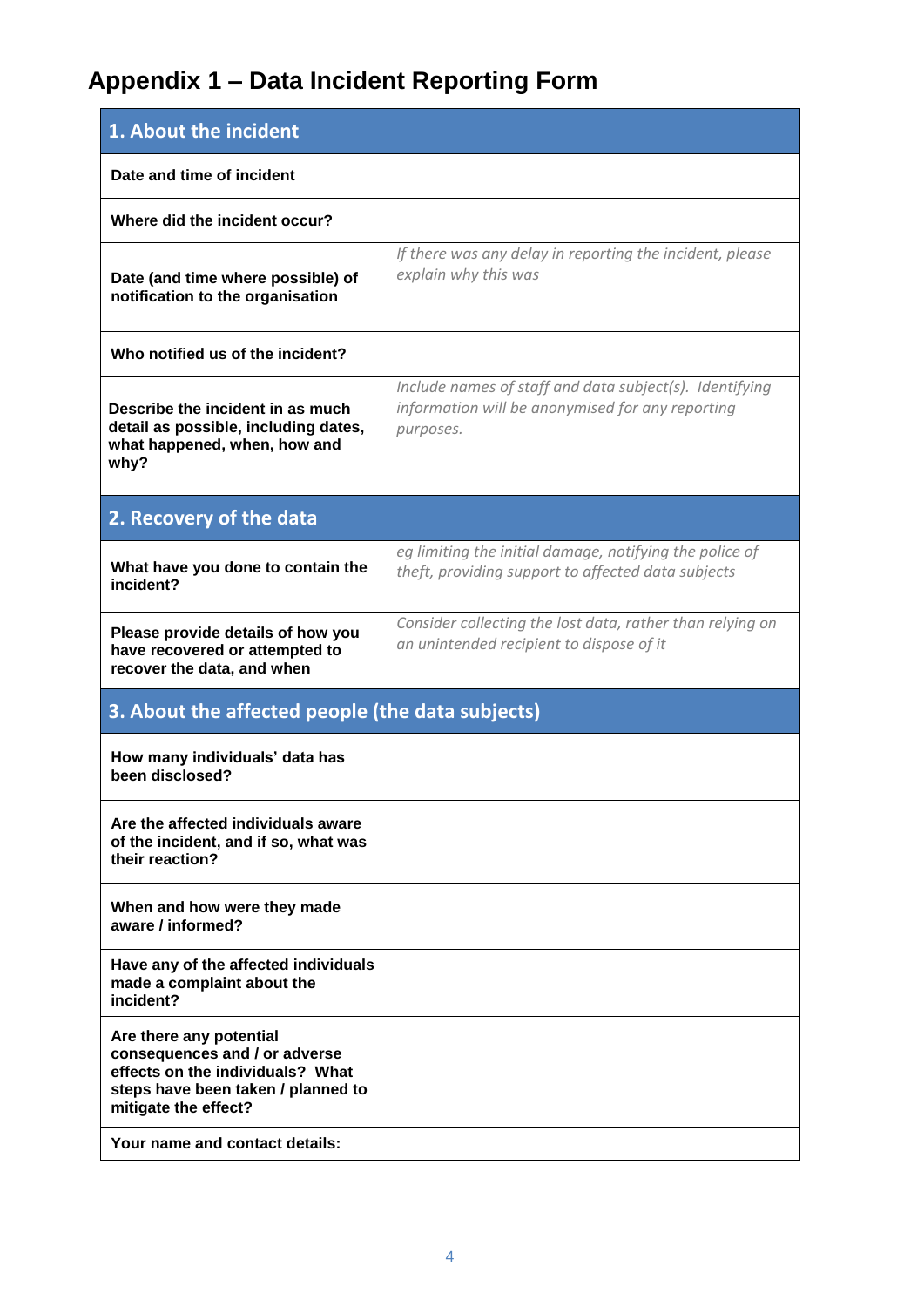## <span id="page-4-0"></span>**Appendix 2 - Security Incident Management (SIM): Record of work**

This document provides the documented evidence and audit trail of a reported information security incident. It is designed to operate alongside the organisation's Data Protection Policy, and Data Breach Policy.

This form is to be completed by the Incident Handler(s) in the organisation.

The incident may require additional input and support from the organisation's Data Protection Officer, ICT, and potentially other specialist bodies (e.g. National Cyber Security Centre – NCSC)

| <b>Incident No:</b>                       |  |
|-------------------------------------------|--|
| Severity (H, M, L):                       |  |
| <b>Basis for initial severity rating:</b> |  |
| <b>Incident Handler(s):</b>               |  |
| Date reported to organisation:            |  |
| By whom:                                  |  |
| Date reported to Incident handler:        |  |
| By whom:                                  |  |
| Date incident occurred:                   |  |
| <b>Senior Management notified (date):</b> |  |

| Summary of breach: |  |  |
|--------------------|--|--|
|                    |  |  |

| <b>Incident Response Phase</b>                                                                                                                                 | <b>Evidence/Actions Taken</b>                                                                                                                                                                                                                                                                                                                                                                                                                                                                                                                               |
|----------------------------------------------------------------------------------------------------------------------------------------------------------------|-------------------------------------------------------------------------------------------------------------------------------------------------------------------------------------------------------------------------------------------------------------------------------------------------------------------------------------------------------------------------------------------------------------------------------------------------------------------------------------------------------------------------------------------------------------|
| 1. Preparation<br>Gather and learn the necessary tools,<br>become familiar with your environment                                                               | Necessary staff trained on incident handling and<br>$\bullet$<br>incident response<br>Policy, Procedures & Guidance<br>٠<br>Network Diagrams are held by IT support partner -<br>$\bullet$<br>Vysiion<br>The Record of Processing Activities (RoPA) will<br>$\bullet$<br>provide details of data, owners, custodians, and<br>third parties - link to the RoPA<br>ICT also record event logs and hold logs on other<br>$\bullet$<br>systems (e.g. emails, firewalls etc)<br>Key contacts:<br>Headteacher<br>$\bigcirc$<br><b>Business Manager</b><br>$\circ$ |
| 2. Identification                                                                                                                                              |                                                                                                                                                                                                                                                                                                                                                                                                                                                                                                                                                             |
| Detect the incident $-$ Is it an incident<br>(breach of policy), a near miss, or a data<br>breach? Determine its scope, and<br>involve the appropriate parties |                                                                                                                                                                                                                                                                                                                                                                                                                                                                                                                                                             |
| 3. Containment                                                                                                                                                 |                                                                                                                                                                                                                                                                                                                                                                                                                                                                                                                                                             |
| Contain the incident to minimize its<br>effect on other IT resources                                                                                           |                                                                                                                                                                                                                                                                                                                                                                                                                                                                                                                                                             |
| <b>4. Eradication</b>                                                                                                                                          |                                                                                                                                                                                                                                                                                                                                                                                                                                                                                                                                                             |
| Eliminate the affected elements<br>e.g. remove the malware and scan for<br>anything remaining                                                                  |                                                                                                                                                                                                                                                                                                                                                                                                                                                                                                                                                             |